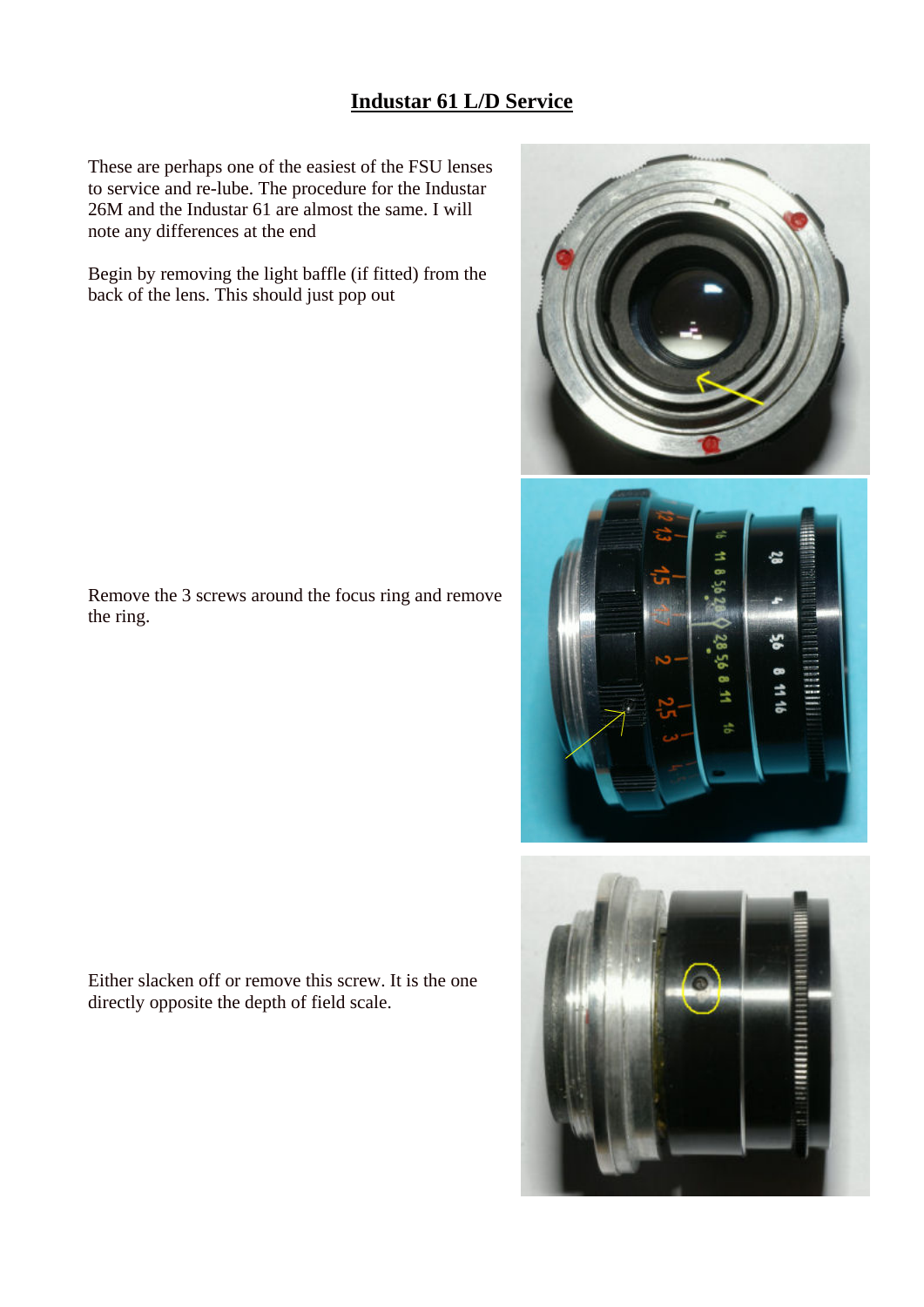Using a pair of ground pliers or a lens spanner, remove the rear-retaining ring and unscrew the ring. As you start to unscrew it, the lens unit will become loose so you will need to support it from the front. Once it is slack, you should be able to unscrew to lens unit from the front. Put it safe to one side.

Now go back and remove the long screw you loosened in the step above and the other 2 short screws around this ring and remove it.

Remove the 3 screws shown here locked by red paint (It was a "new" lens after all!). Lift off the rear retainer ring.

Now lift off the lens mount ring.





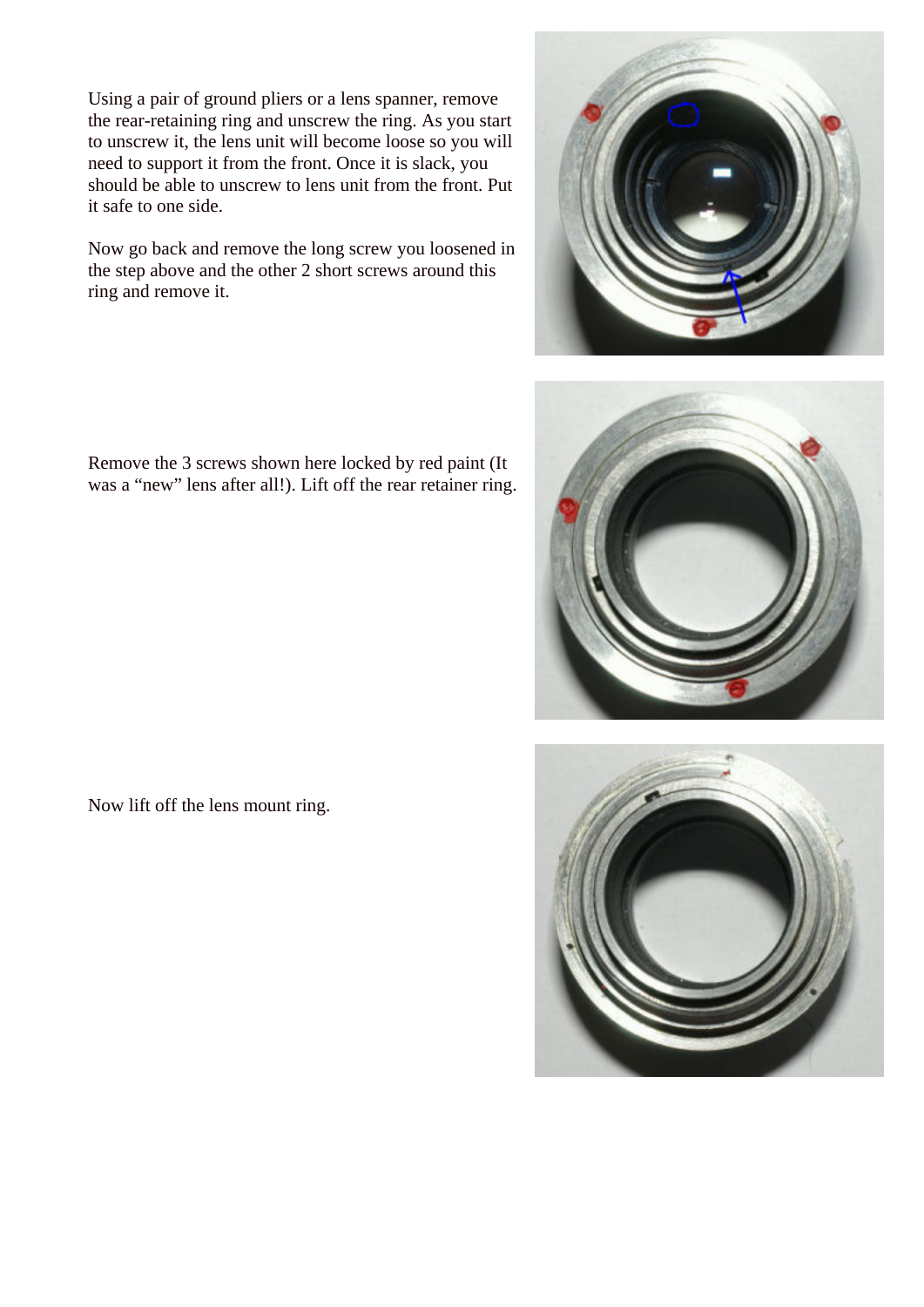Have a good look at the focus helix. It has one of four start positions and it is important to get the right one or the lens will not focus correctly. You may want to mark the position as shown here by the yellow circle. If not, note how the alloy body ring almost touches the focus helix as it touches the limit pin. Having done that, remove both the limit pin and the guide pin shown in the photo. Note that the guide pin is slightly shorter than the limit pin.



Unscrew the two rings. Note the old decayed grease. Carefully de-grease all the 4 components. (Focus helix, main body ring, lens mount and locking ring.